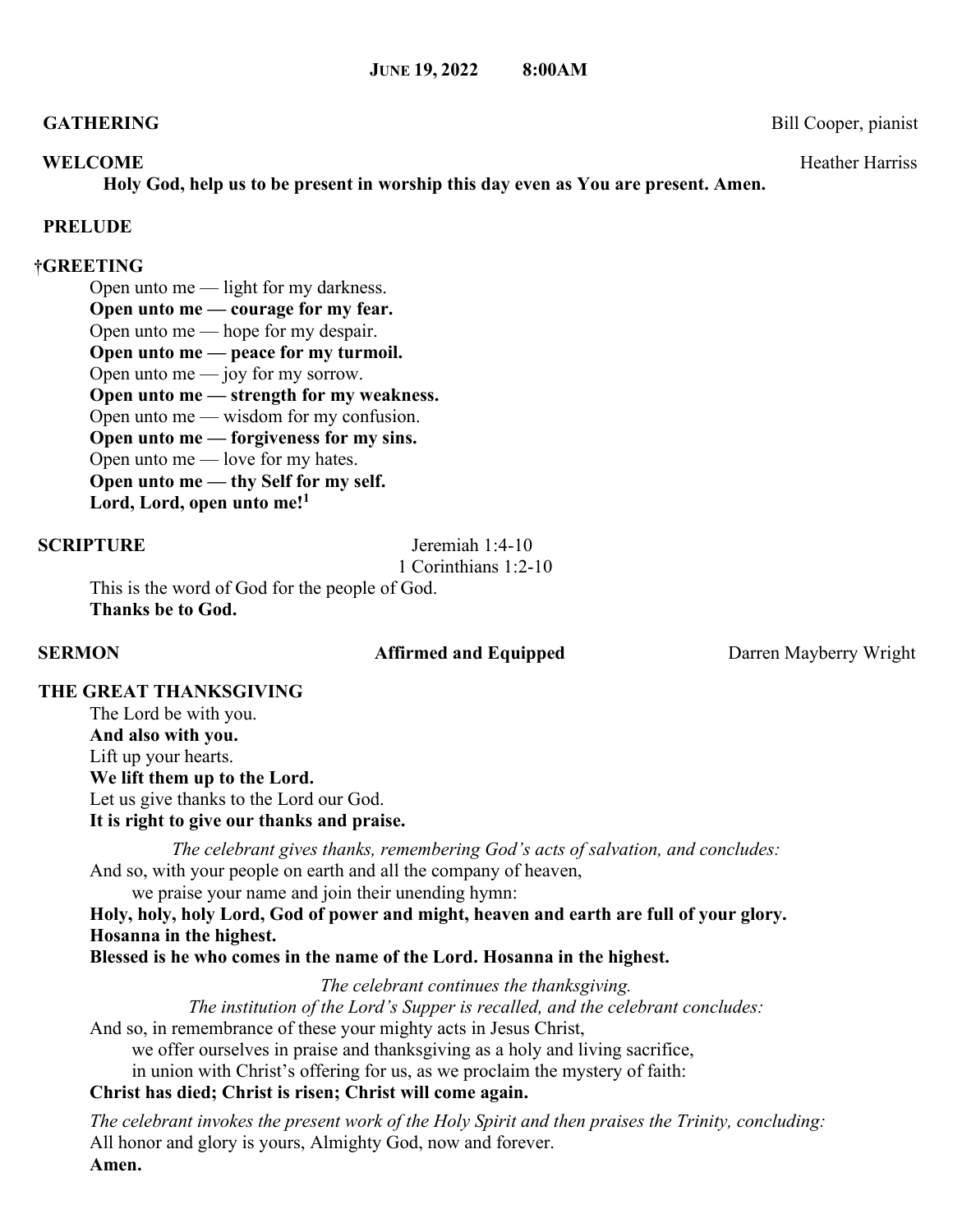## **THE LORD'S PRAYER**

**Our Father, \* who art in heaven, hallowed be thy name. Thy kingdom come, thy will be done on earth as it is in heaven. Give us this day our daily bread. And forgive us our trespasses, as we forgive those who trespass against us. And lead us not into temptation but deliver us from evil. For thine is the kingdom, and the power, and the glory, forever. Amen.**

\*You are invited to pray the Lord's Prayer in your native tongue and address God, who is beyond gender, with names that speak to your heart: "Our Creator", "Holy Parent", or other titles that honor God's love, presence, and goodness.

## **BREAKING THE BREAD – SHARING THE CUP**

 *As we celebrate the gift of Holy Communion, everyone in need of God's love is invited.* 

### **PRAYER AFTER RECEIVING**

 **Eternal God, we give you thanks for this holy mystery in which you have given yourself to us. Grant that we may go into the world in the strength of your Spirit, to give ourselves for others, in the name of Jesus Christ our Lord. Amen.** 

### **OFFERING**

Please register your attendance in the pew pad or with the QR code on the back of the bulletin.

You may give online by visiting [belmontumc.org/give,](http://belmontumc.org/give) texting BELMONT to 73256, scanning the giving QR code, contacting Sara Christi [\(bookkeeper@belmontumc.org\)](mailto:bookkeeper@belmontumc.org) to set up a bank draft, or mailing your offering to the church, Box 120098, Nashville, TN, 37212.

**†DOXOLOGY** LASST UNS ERFREUEN

**Praise God, from whom all blessings flow; praise God, all creatures here below; Alleluia! Alleluia! Praise God, the source of all our gifts! Praise Jesus Christ whose power uplifts! Praise the Spirit, Holy Spirit! Alleluia! Alleluia! Alleluia!**

### **BENEDICTION**

Go forth, celebrating faith.

Go forth, celebrating hope.

Go forth, celebrating love.

Go forth to be the transformed people that God calls us to be.

Go forth to transform the world—in times of prosperity, but most especially, in times of disbelief, hostility, fear, and rejection.

Go forth with the knowledge that you are always surrounded by the presence of our steadfast, loving God. **Amen.**

## **POSTLUDE**

\*\*\*\*\*

**†**You are invited to stand as you are able.

Altar flowers are given to the glory of God in honor of Altar Guild arrangers.

**ADDITIONAL WORSHIP LEADER** Bruce Williams, Technical Coordinator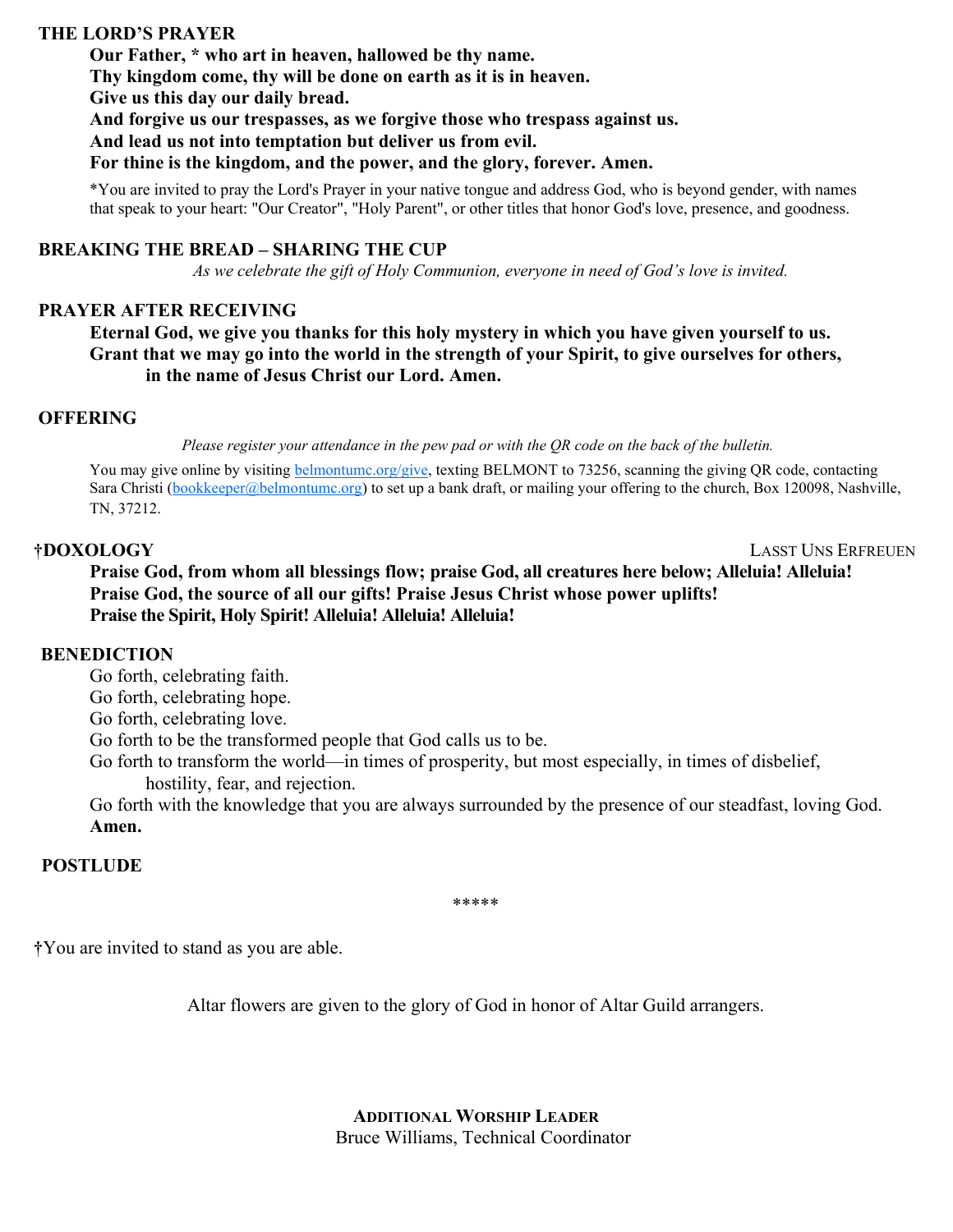**Juneteenth,** June 19, is a holiday that commemorates the end of enslavement in the US. It recalls how the states of Louisiana and Texas heard the news that President Abraham Lincoln had signed the Emancipation Proclamation on January 1, 1863. Enslavement continued in those two states for more than two years after the proclamation was signed because the word had yet to travel there. Texas and Louisiana finally got the news on June 19, 1865.

<sup>1</sup>Howard Thurman, 1900- 1981.

# **NEWS AND ANNOUNCEMENTS FOR JUNE 19**

**\*\*\*\*\***

**Joys and concerns**  *Out of the hospital*  Franklin Hood

*Memorials*  LARRY TAYLOR *Donors:*  Suzanne Bradford Karen & Keith Roberts

# **Farewell reception for Darren today**

Today, from 9:15-10:15am, there will be a farewell reception for Darren Mayberry Wright under the tent. Stop by and let Darren know how much his work at Belmont UMC during the last seven years has been appreciated. We are also collecting cards and notes of appreciation for him. You can bring them next Sunday or send them to Angie Slade at the church (2007 Acklen Avenue, Nashville, TN 37212).

# **Summer of Service: Project Transformation**



This summer, we are challenging our church members and friends of all ages to reach up to God and reach out to youth and children in our community through service in four vital outreach ministries- places where we're badly needed! One of these opportunities is Project Transformation, to serve as a reading volunteer for 1-4 days. Project Transformation involves college-age teams, together with volunteers from churches, in offering summer day camps for children and youth in marginalized communities. Children and volunteers are paired up each day to read one-on-one. Belmonters are needed to work with Project Transformation in the Antioch area during the week of June 27-30, Monday-Thursday mornings. For more information or to sign up, contact Celia Joyner! To learn more about volunteering with Project Transformation and other the other three summer of service opportunities, go to belmontumc.org/summer-of-service.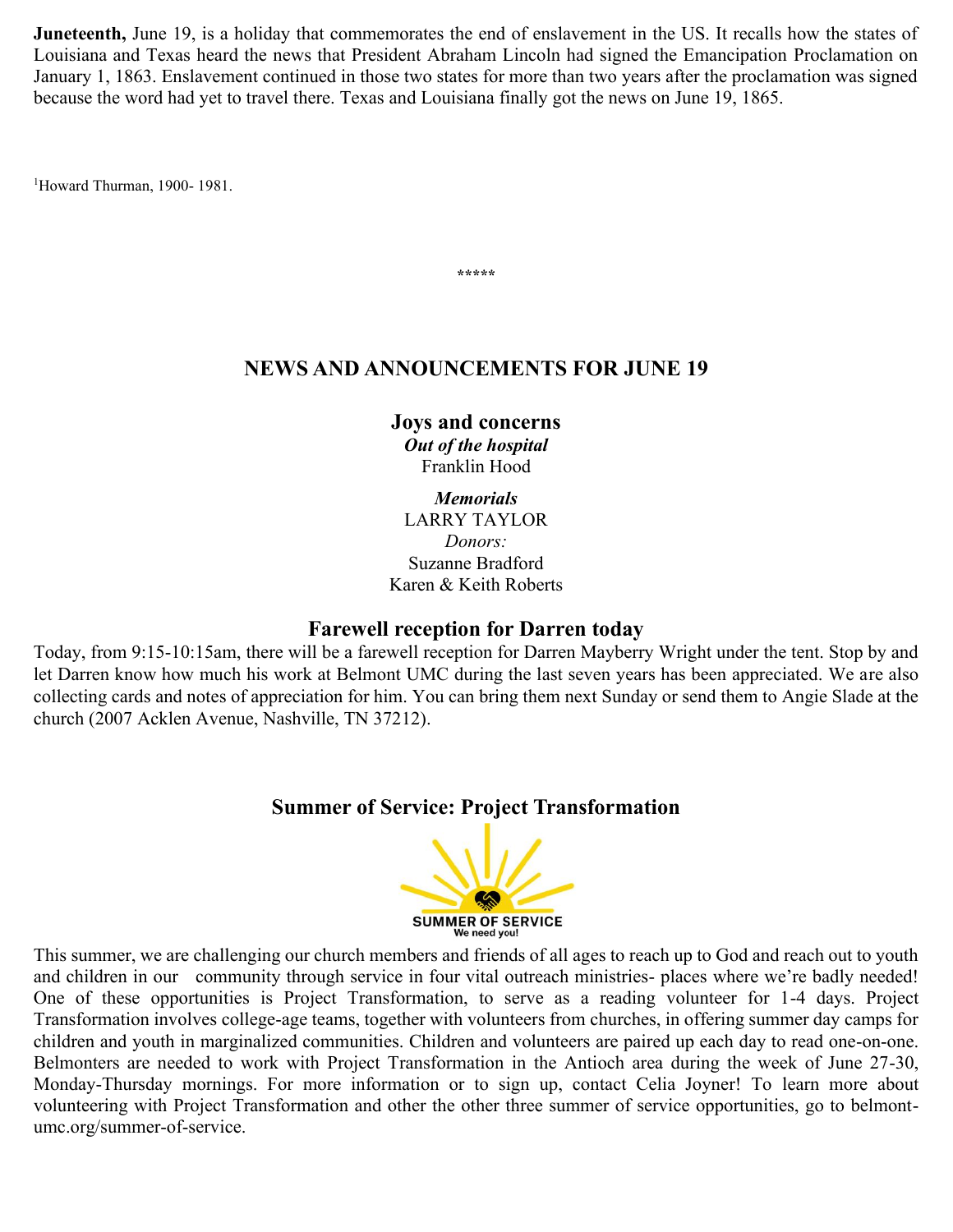# **Belmont Opportunity Scholarships awarded**

Two Belmont UMC high school graduates have each been awarded a Belmont Opportunity Scholarship.

Kyle Shepherd will attend Wake Forest University in Winston-Salem, NC, where he will be a Demon Deacon. Jordan Whitehouse will attend Birmingham Southern College in Birmingham, AL, where she will major in business and finance and be a panther.

The school colors of both Wake Forest and Birmingham Southern are black and gold, so maybe our seniors can see a little of Nashville on their new campuses.

# **Adult literacy program in Malawi: Christmas Miracle Offering in action**

Good news from Malawi! In May, the first teachers completed training for the Adult Literacy Program. These six teachers, two from each of three circuits, will now start teaching adult literacy classes in three villages. Malawi church leaders anticipate completing half of the lessons by the end of the year. At that time, they will evaluate the program and hope to expand the training to other villages. The ability to read and write opens doors. "We thank God for this initiative," said one participant who completed the training.

This program was made possible by your donations to the Christmas Miracle Offering in 2020. Rev. Olav Schmidt, who serves as missionary in Malawi, says, "Thank you for your support. Belmont UMC is making a difference here!"

# **Volunteers needed for Pride**

This year's Pride festival will take place on Saturday, June 25, and Sunday, June 26, at Bicentennial Capitol Mall State Park. Local United Methodist churches will all be stationed next to each other, and we will serve Communion.

Belmont UMC's booth will be open 9:30am-8:30pm on June 25 and 11:30am-7:30pm on June 26. We need two volunteers per each two-hour shift. Go to belmontumc.org/pride to sign up. Come help us show the love of Christ to members of the LGBTQ+ community! Questions? Contact Alisa Bradford (alisaejones@yahoo.com or 731-645-0087).

# **Pray for our folks in Waverly**

The ASP/Belmont UMC Waverly Build begins this week (June 22-29). A team of Belmonters will be building a home for a family who survived the horrific flood last August 2021, in Waverly, TN. Want to help? The build will continue in August. Stay tuned for those dates. In the meantime, please keep our Belmonters in prayer as they do this important work.

# **THIS WEEK AT BELMONT UMC**

# **SUNDAY, JUNE 19**

8:00am Worship with Communion, sanctuary/Facebook live 9:15am Farewell reception for Darren, tent outside 10:30am Worship, sanctuary/Facebook live

**MONDAY, JUNE 20**  6:00pm Finance Committee, Zoom

**TUESDAY, JUNE 21**  5:30pm Flow yoga, Zoom 6:00pm Staff Parish Relations Committee, Zoom

**WEDNESDAY, JUNE 22**  10:00am Lectio Divina, Zoom